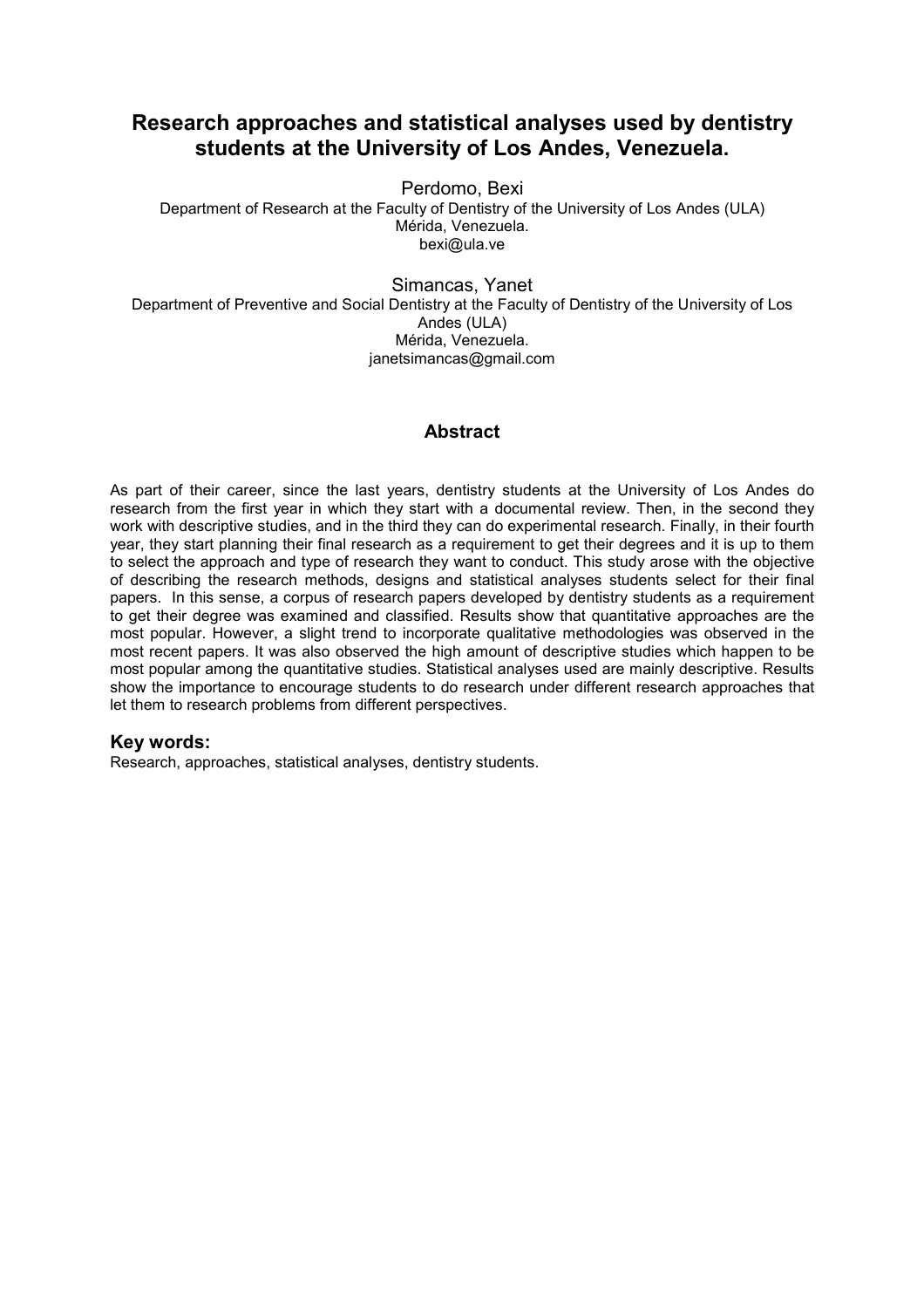# **1. INTRODUCTION**

Research is a crucial element for science as it is a source for new knowledge. In dentistry, as in any other medical science, research has placed an important role since the last decades, especially with the AUGE of Evidence Based Dentistry (EBD). EBD demands from current professionals basic abilities for conducting sound, methodologically rigorous studies that can help dentists to take appropriate decisions in their practice [1]. In this sense, the Faculty of Dentistry of the University of Los Andes (FOULA for its name in Spanish) has included research in the curriculum as part of an updated integral formation of dentists and more emphasis has been devoted to writing scientific texts and reading comprehension and writing have been emphasized as a recursive process instead of as a product [2].

This approach takes the FOULA in an advantaged place because as some authors affirm, there is a close relationship between science and development and that relationship is determined by the interaction between education and research [3]. In fact, as a consequence of the promotion of research, the FOULA has raised its ranking as knowledge producer, determined by the amount of faculty's publications and granted research projects, among other.

It has been few years since the systematical study of research methodology was included in the study plan of the FOULA. During those years, students have conducted different research projects some of which have even been granted by the university. In some cases, papers resulting from different subjects from first to third year in the curricular line of Research have been presented later as poster or lectures in different national and international scientific events. Even more, some o them have won prices as best posters while other have been published in journals. This outcomes help to create a criterion about the quality of the research produced by students in the FOULA.

When students start their fourth year, they present (as the final grade of the subject of methodology) a research project that will become their final paper (e.i., a special research paper to get their degree). However, no study has been designed to evaluate either the quality of final papers or research trends and methodologies. In this sense, as the beginning of a broader research project intending to evaluate research production at the FOULA, the present study aimed to describe the research methods, designs and statistical analyses students select for their final papers. The results of this research can give an idea about students preferences in terms of methodology, and hence to be able to reinforce the use of some methodologies and to suggest the inclusion of different ones aiming to produce high quality papers useful for EBD in the country and abroad.

#### **2. MATERIALS AND METHODS**

The sample was constituted by all final papers from January to September 2008 (January-September). This year was selected by simple hazard following Arias' [4] criteria for determining samples. A total of 40 final papers were registered in the period January-September constituted the study sample.

For this descriptive exploratory research data were recorded on an observation instrument developed by the authors according to Hernández, Fernández and Baptista's classification of research approaches, designs and types [5]. The instrument was previously validated through the experts' judgment technique. Therefore, final papers were reviewed in terms of approach (qualitative, quantitative, holistic), type (descriptive, correlational, exploratory and explicative), design (observational, experimental, transversal, longitudinal) and statistical analyses (descriptive, inferential, qualitative).

# **3. RESULTS**

Data were processed by using SPSS 13.0 to get frequency tables for each variable. When building the data base it was possible to observe that one paper was a documental review and other was an executable project (term used for projects aiming production of materials to solve a practical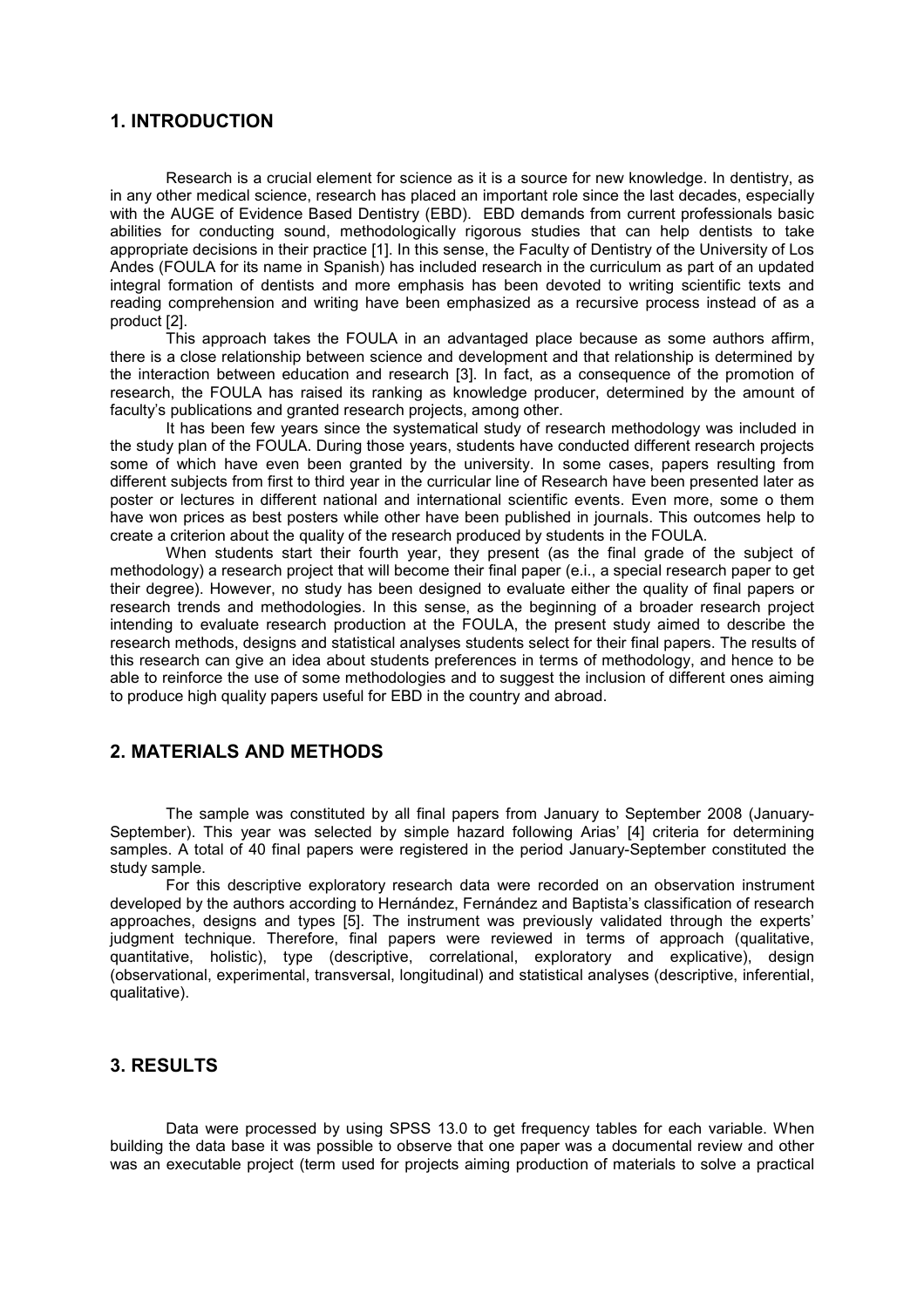problem) which is not considered a type of research itself [6]. Therefore, 38 papers were deeply reviewed in terms of design, type and statistical analyses.

Data showed that the research approach preferred by students is the quantitative one. Distribution of papers according to approach is shown in Figure 1.



Figure 1. Percentage of final papers for each research approach.

In relation to research type, it was observed that descriptive research happens to be more popular among students (see Table 1).

| Type          | fi | %   |
|---------------|----|-----|
| Descriptive   | 23 | 61  |
| Correlational | 8  | 21  |
| Exploratory   | 2  | 5   |
| Explicative   | 5  | 13  |
| Total         | 38 | 100 |

Table 1. Distribution of papers by research type.

Students prefer observational designs rather than experimental ones (see Table 2) and transversal designs rather than longitudinal ones

| Design according to<br><b>Variables manipulation</b> |    | <b>Design according to</b><br>data gathering |               |    |    |
|------------------------------------------------------|----|----------------------------------------------|---------------|----|----|
|                                                      |    | %                                            |               |    | %  |
| Observational                                        | 30 | 79                                           | Transversal   | 32 | 84 |
| Experimental                                         |    | 18                                           | Longitudinal  | 5  | 13 |
| Etnographic                                          |    | з                                            | Retrospective |    | 3  |
| Total                                                | 38 |                                              | Total         | 38 |    |

Table 2. Distribution of papers by designs.

As it could be expected, in most of the papers statistical treatments for the data were descriptive (See table 3). Frequency tables were the most frequent analyses followed by descriptive statistics such as means and standard deviations. Most popular graphics were bars and sectors.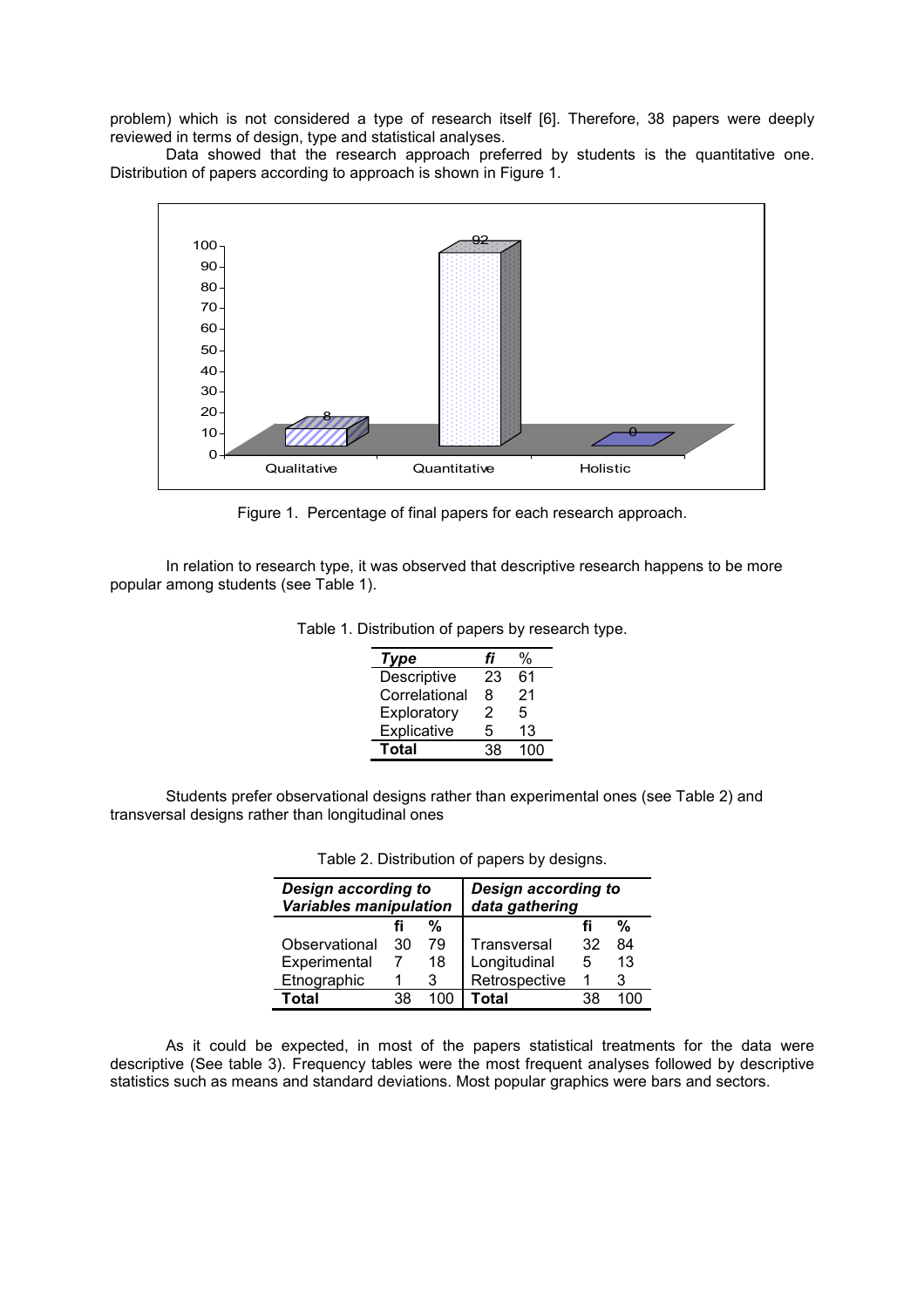Table 3. Distribution of papers according to statistical analyses.

| Design      | Fi | %   |
|-------------|----|-----|
| Descriptive | 22 | 58  |
| Inferential | 13 | 34  |
| Qualitative | З  | 8   |
| Total       | 38 | 100 |

The frequency of different inferential analyses was established. The most common statistical treatment was X<sup>2</sup>, followed by t test ad ANOVA (see Table 4). Just one paper included a different analysis.

Table 4. Different inferential analyses observed in the papers.

| Design              | t I |    |
|---------------------|-----|----|
| Chi squared         | 6   | 16 |
| T test              | 3   | 8  |
| Pearson coefficient | 2   | 5  |
| <b>ANOVA</b>        | 3   | 8  |
| Kruskal Wallis test |     | 3  |
| Total               | 15  |    |

It was noticed that authors of two descriptive studies included inferential analyses to go beyond their objectives and present ancillary findings.

# **4. DISCUSSION**

 Few studies similar to the present one have been found in the literature [7, 8]. In Venezuela there is not published study that can be used for comparison with the present research. This situation highlights the need for the promotion of research in Venezuelan universities and the need for more research in the field of teaching of methodology and research at the university levels, and especially in health sciences.

Results let us to agree with authors claiming that quality of research in dentistry needs to improve even more [9]. Even when the FOULA has advanced by inserting a research culture in the students, it is mandatory to redefine that culture helping students to realize the importance of such an activity as research.

Results in the present study state descriptive papers as the main choice when doing research at the FOULA. It is necessary to start conducting more experimental inquiry and clinical trials that help dentists to know etiologic factors of some diseases and pathologies as well as to take decisions related to the effectiveness of some treatments. Descriptive studies (which happened to be the most popular as final papers at the FOULA) are not useful for establishing etiological factors, giving prognosis and to determine the effectiveness of treatments, therefore, they are not very helpful when working with EBD [10]. In this sense, it is necessary to enhance students to take risks and bigger challenges by conducting more methodologically consistent experimental research in order to contribute to decision making in the practice, taking into account that the best evidence increases effectiveness in dental practice [1]. Besides, it would be very useful to research on students' attitude towards research as part of their careers and to analyze the reasons for their choices in terms of design and research type.

In relation to qualitative research, it is not quite popular among FOULA students even when qualitative research has gained popularity in medical sciences. Some researchers indicate that qualitative research has been increasingly recognized in recent years as having a distinctive and important contribution to make to health care inquiry [11]. However, there is still resistance for including it in systematical review for EBD. This might explained the little interest showed for this approach at the FOULA even when some authors [11, 12, 13] have devoted time and effort to prove the usefulness of well structured qualitative research for EBD.

As qualitative research in dentistry is still a new trend in Venezuela, more research about methodology teachers' knowledge and practice on this inquiry approach as well as the quality of the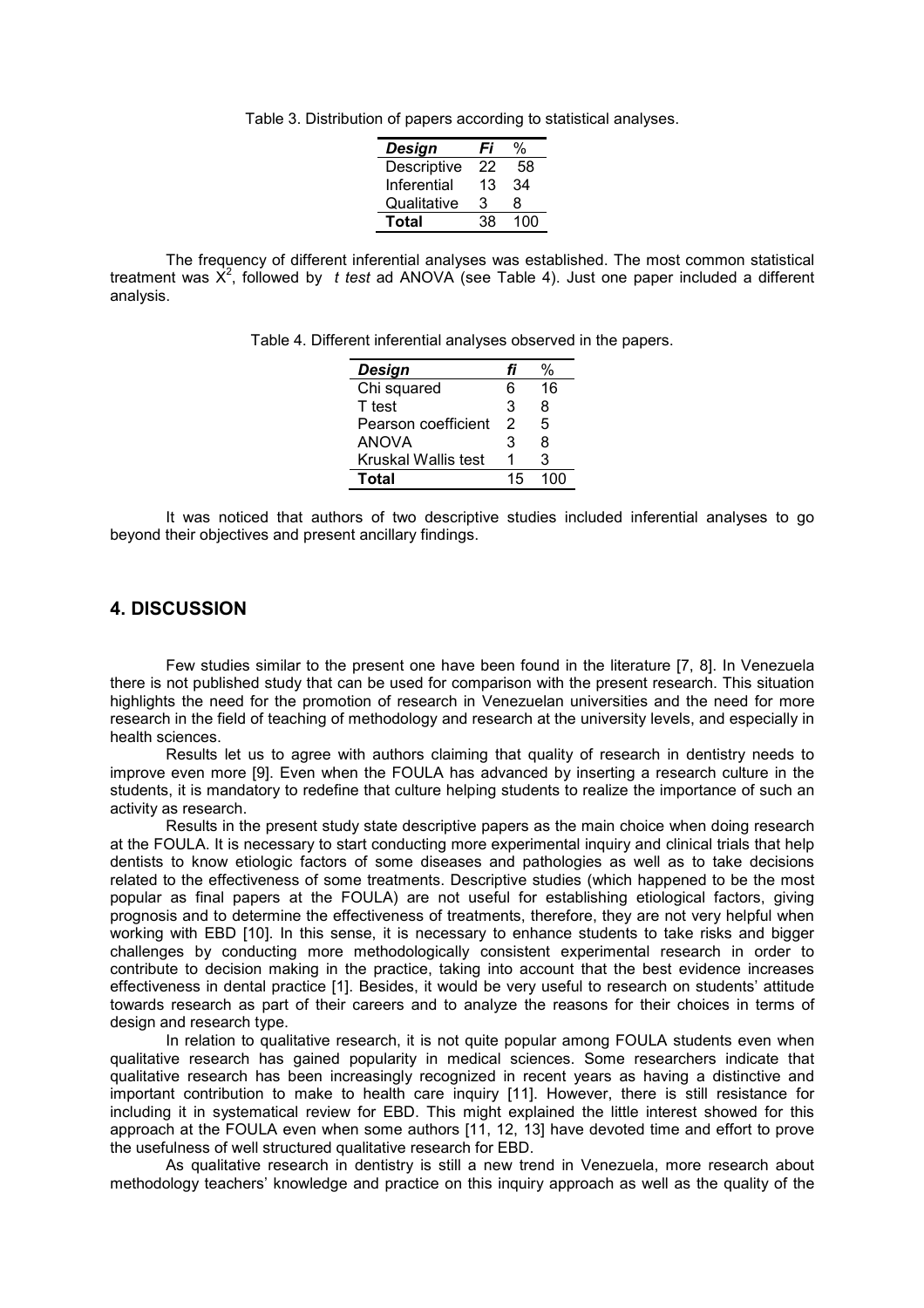papers produced under it in terms of objectives establishment, techniques and instruments for data gathering and analysis, among other is required.

In sum, more research is needed in the FOULA in order to evaluate quality of the papers and to particularly evaluate whether experimental research is being methodologically good enough according to the criteria for EBD. This evaluation will let the FOULA to improve constantly not just as an educational institution in general, but in the formation of up dated competent productive professionals ready to face the current requirements in the practice of dentistry and medical sciences in general.